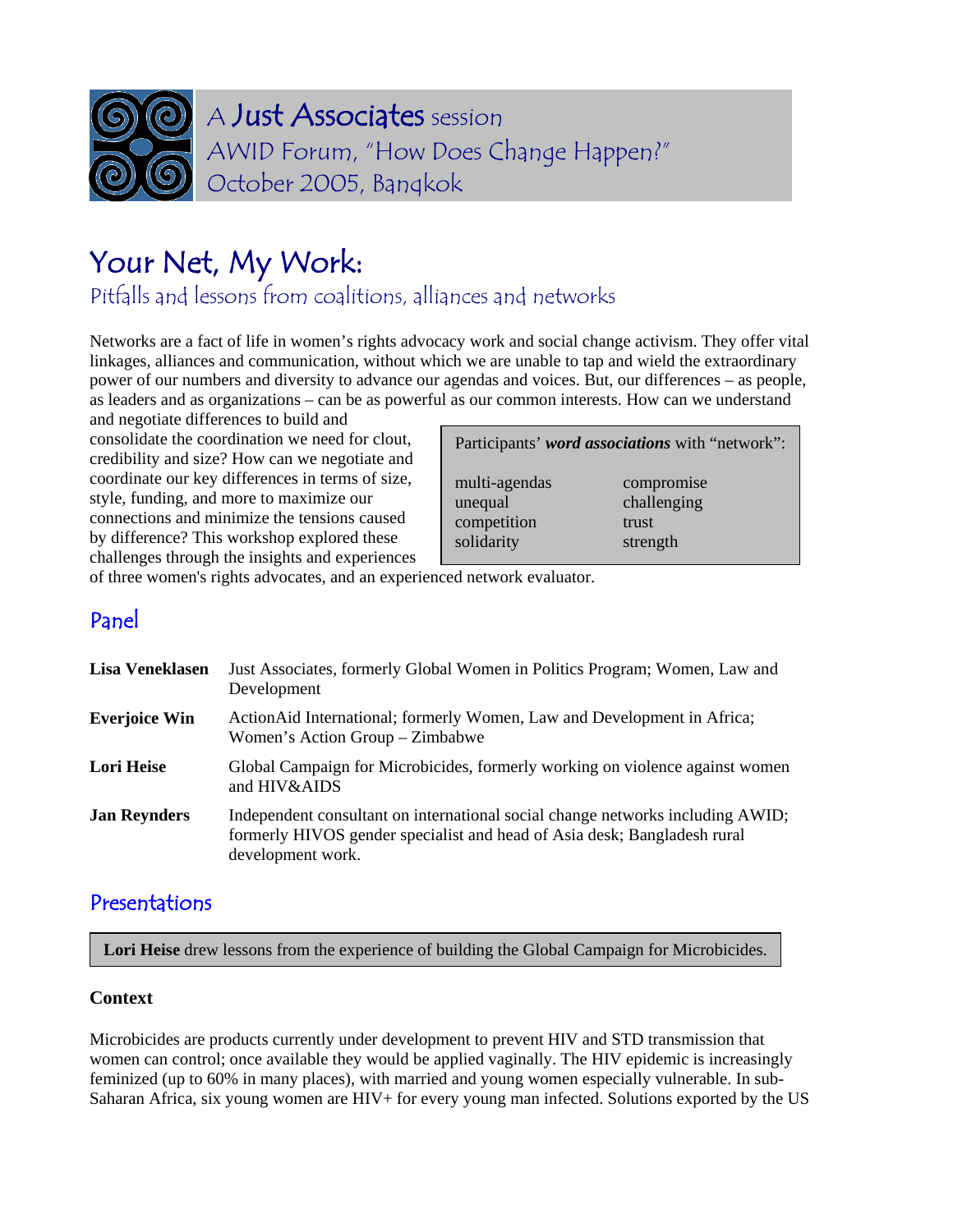(abstinence, fidelity, condoms) do little to protect women, who often do not have the power in their relationships to negotiate condom use or to abandon partnerships that put them at risk. Women are mostly getting infected by primary partnerships, which is the hardest place to introduce and sustain condom use because of trust issues.

Why is a global campaign necessary? Why wouldn't pharmaceuticals invest in new products like this? In fact to date, none have, in any substantial way. They don't see it as a moneymaker because they perceive microbicides as mainly a need for poor women. So, it falls to women, governments and foundations to make microbicides a reality. It took a while to build political consensus that such an innovation was necessary and possible. In the beginning, HIV/AIDS groups were not focusing on women's needs, while the women's movement tended to be wary of researchers as a result of the conflicted history around international contraceptive research, which focused more on controlling women's fertility than on meeting women's reproductive health needs.

### **Precursor**

Recognizing all these elements of the situation, a group of women formed Women's Health Advocates for Microbicides (WHAM) in 1991 to exert pressure for research into new methods of HIV prevention. WHAM's aim was not just to critique but to change how science is done and who is at the table to make decisions about research. WHAM had closed membership and annual meetings, and focused on influencing one or two major actors.

By 1997, the field had changed dramatically. There was no longer a single entity to influence, so WHAM declared success, officially disbanded, and decided on new structure – an open coalition, more explicitly political, with political mobilization as its key feature.

#### **Launch**

In 1998, WHAM women launched the Global Campaign for Microbicides, with a three-pronged agenda: 1. to accelerate development on a woman-controlled product;

2. to democratize science, by influencing how science is conducted and whose voices are heard;

3. to create movements and dialogue across sectors (for example, among activists working on HIV/AIDS, reproductive health and violence against women).

The Campaign set out to be an umbrella for civil society activism – not a new NGO, but a shared idea that people could buy into; in other words, a movement-building agenda. This would only work with collective ownership, so the GCM focuses on creating and sustaining a sense of joint ownership. At the same time, the founders realized that the Campaign needed a small staff to support and catalyze action by and through its partner groups. The Campaign recognized that people might be completely behind an idea but lack the space, time or energy to implement it. The secretariat works to create materials and mechanisms to make it easier for individuals and groups to act on their commitment.

The Campaign had specific objectives but recognized regional realities, and so was open to organic evolution. We figured out different levels of commitment – from signing a petition, or endorsing as an organization, all the way up through true partnerships in the coalition.

### **Today**

The Campaign has over 200 endorsing organizations, of which 50 are implementing partners. There are small secretariats in DC and Brussels, another opening soon in India. In the US, we have 10 campaign "sites": cities with local coalitions convened by one or two partner organizations. Because research funding is linked to legislative politics in the US, there is a need for local constituencies. Through concerted advocacy, the amount of money invested annually in microbicide development has more than doubled from \$65 million in 2000 to US \$142 million in 2004.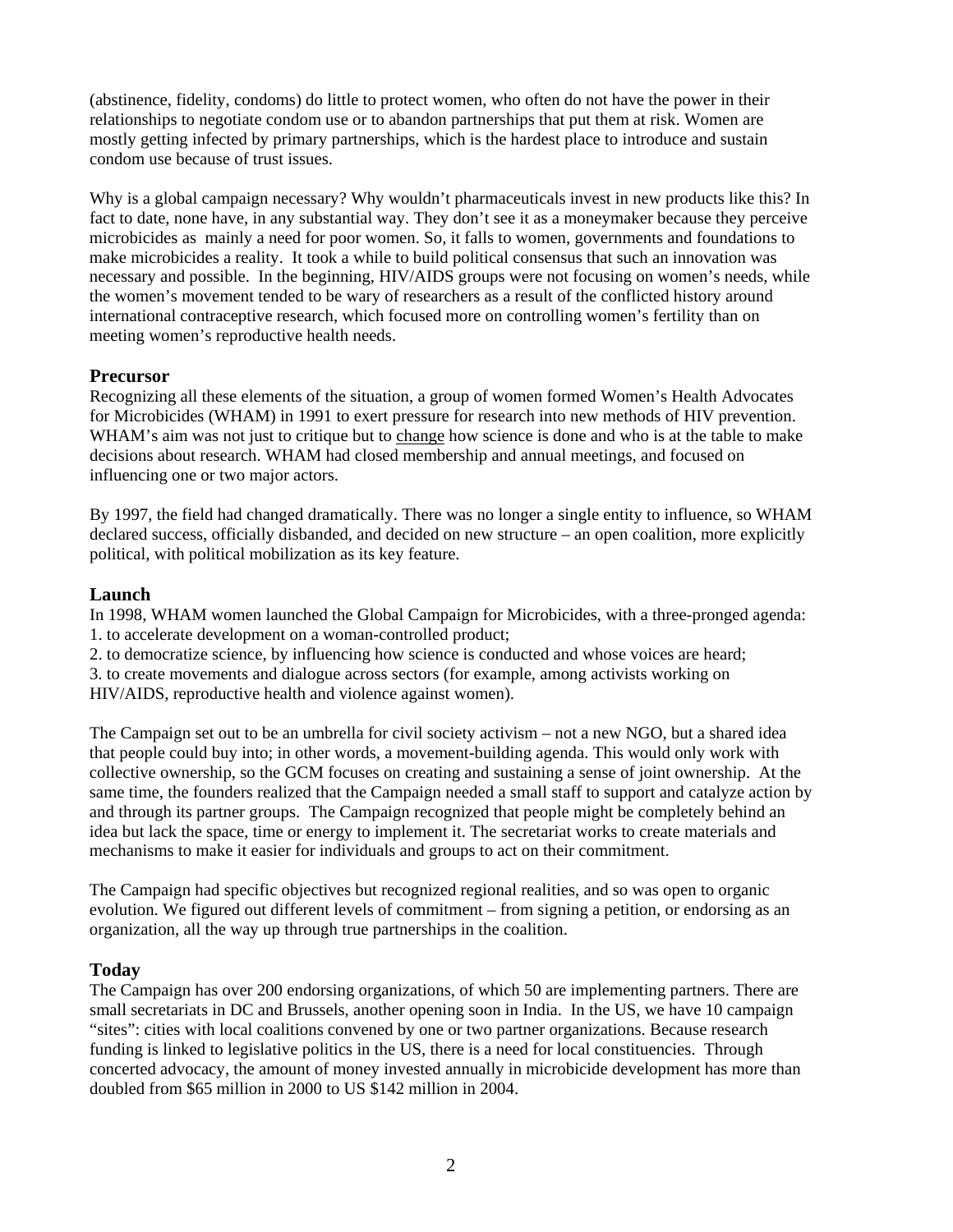Currently, five potential microbicides are in large-scale effectiveness trials. If one of these products proves effective, microbicides could be available in at least a handful of countries by the end of the decade. The focus now is trial ethics and accountability.

## **Successes**

- Allowing for different levels of engagement has worked well. We formalized what those levels were, so that people knew how they related to the overarching structure.
- We avoided conflicts over membership by avoiding a formal membership structure. We put out a mission and a vision – if you agree, join us. (I have seen how hard it is for people to try to develop a joint mission.)
- The structure proved effective: a global steering committee with a small staff that helps service the global coalition.
- The staff is empowered to move on issues. A lack of clarity on what kind of decisions can be made by local groups is an issue in some organizations – but GCM established which decisions could be taken by whom.
- We invest in face-to-face meetings to build trust. It's expensive but there is no other way.
- We drew up a set of criteria to guide decisions on accepting funding and who to partner with.

# **Challenges**

- Which messaging or framing issues are non-negotiable and where can they be adapted locally? In Africa, microbicides are clearly a women's issue. In the US, groups acknowledge that it is a women's issue, but declaring this will marginalize the campaign politically, so we have to put gay men's issues and rectal sex at the center.
- Money. We work by giving small seed grants to buy space for an individual to bring their organization along. How do we partner without becoming a donor?
- How to respond most creatively and effectively to spin-off groups? As the movement matures and groups define themselves, how do we keep information flowing?

**Everjoice Win** traced experiences from Women in Law and Development, a pan-African network, and a smaller, national body, the Zimbabwe Women's Coalition

Networks and coalitions are like sexual relationships: we love them and create them but we also hate them and often abandon them.

# **WiLDAF**

Formed in 1990, WiLDAF made the law and development link, bringing together lawyers and development practitioners working on different issues to use the law as a tool for social change. By 1991/2, it had members in 22 African countries and a fully fledged secretariat in Harare, with a coordinator and staff to manage the network. Most of the work involved:

- mobilizing African women to develop a common agenda around law reform,
- training trainers to go out into communities to do rights education and
- sharing advocacy skills in countries and supporting advocates.

At the international level, WiLDAF mobilized African women to take part in UN conferences, Vienna, Beijing, etc. The network was fortunate in that sense, existing in that historical moment.

On the issue of identifiable leadership, the regional coordinator and country representatives sat on the WiLDAF board, the decision-making structure that kept the network going between meetings. Regional meetings were held twice a year – 22 women traveled to Harare or Accra twice a year for three days, a necessity for building trust and a common agenda.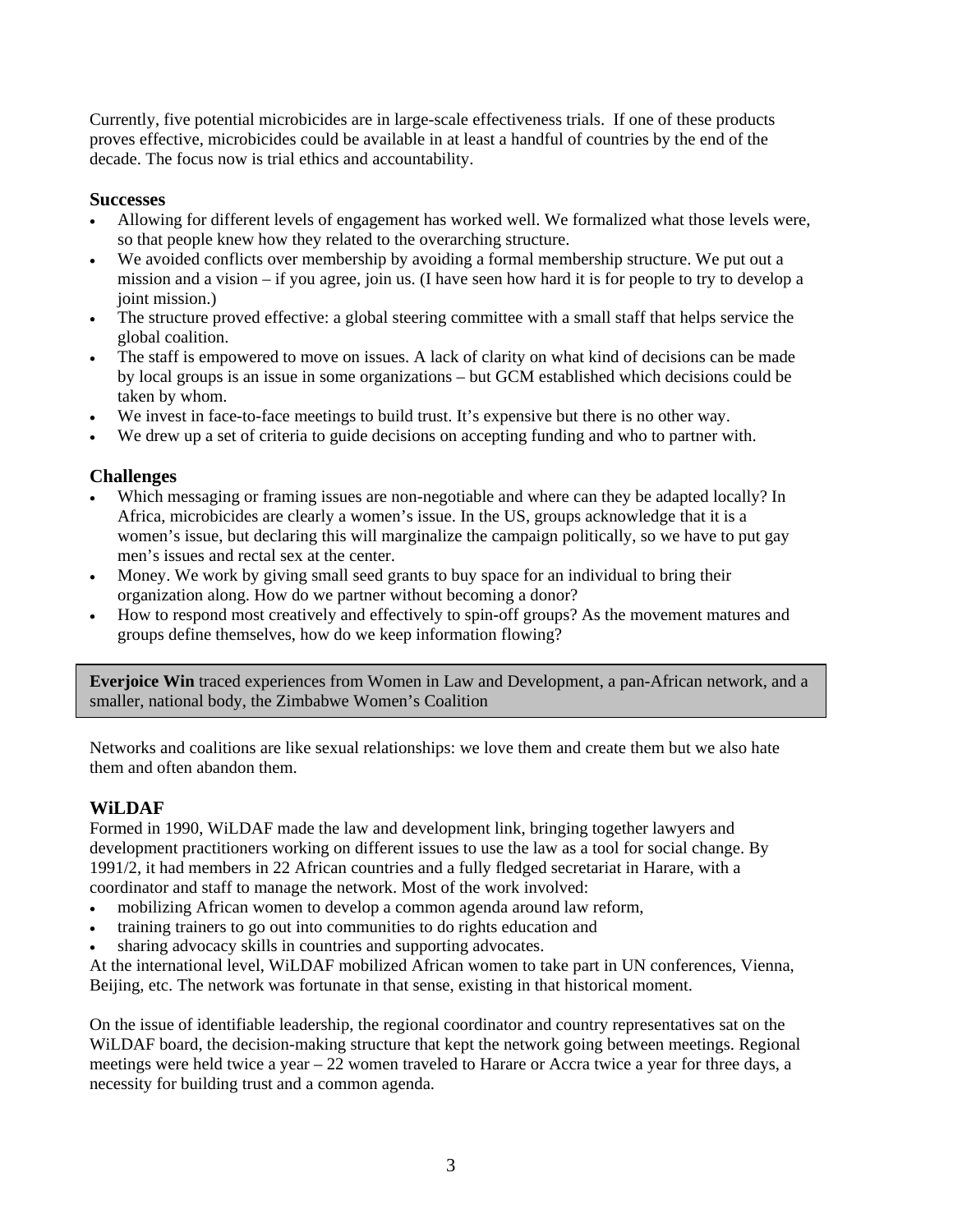The vision and mission were negotiated over a long period of time prior to the formal establishment of WiLDAF. By the time people came together in 1990, it was mostly to dot the 'i's and cross the 't's. It still took many days in conference – for example, one country almost walked out in protest over the location of the secretariat. Originally two coordinators were planned, one for West and East Africa and and one for Southern Africa, but we ended up with just one coordinator. This too being about joint or shared leadership.

#### **Challenges and problems**

How do we keep networks going on a sustainable basis? WiLDAF worked when it had an external agenda – trying to influence the world out there. And the international conferences luckily provided that. However as those opportunities waned, our rallying point vanished, so we needed to find another catalyst in the 2000s. Do networks need an external agenda? How do you sustain the networking without that agenda? When there is nothing to eat out there, do we end up eating each other? When and how do we decide to stop?

How do we balance national and regional issues? Despite the board and secretariat structure, each country had its own nuances. For instance, there was a big debate about the Vienna Conference – is violence against women (VAW) our primary issue? Part of the network said "no, we're focused on structural adjustment". We negotiated by letting each sub-region decide which to research – VAW, structural adjustment, etc. But, then VAW got more publicity and funding and those countries that hadn't focused on the issue felt excluded.

It's important to have secretariats, because people are busy and members can't put in enough time. But does the secretariat play a leadership role or only services the members? Who do you put in that position – someone to type, file, and keep the books? Or a feminist-activist to represent the network? Issues arise around power and visibility. Who becomes known? How do we share space? And the whole issue of resources: the network competes with its own members for resources.

### **Women's Coalition of Zimbabwe**

This was formed around constitutional reform in Zimbabwe in the late 1990s, to ensure that women's rights were included in the constitutional reform process, and was very specific and focused. (See the article in Oxfam's *Gender and Development* booklet in the AWID pack.)

Today, the agenda around which we organized, that particular moment, has passed and the context has changed dramatically. Government formed its own constitutional review committee to rip the carpet from under civil society's feet. The result was a whole negotiation within civil society around the insider/outsider debate, with the majority of the women's movement deciding to stay outside. But activists we'd relied on, like lawyers and judges, crossed the floor and joined the government commission. This raised new issues about the women's movement's relationship with the state, which is particularly difficult in the context of Zimbabwe. Do we remain autonomous or become part of a larger attempt that could suck us into their vortex? This raised issues around values and ideology. These are core issues that you can't negotiate. This goes beyond the NGO-speak of mission and vision. It was not simply about whether you like the ruling party or not. The conversation needed to be more nuanced to ask: "where do we differ with the ruling party on matters of values and principle?"

How long do coalitions last and how long should they last? How do we negotiate necessary changes? How do we negotiate less tangible/visible aspects of ideology and values, for which we have less language? Everyone recognizes the political fissures caused by that difficult moment, but we can't go back to 1999. We want to say "we are all women, we're friends." We were such deep friends with the women who crossed the floor. But to this day, some of us are unable to greet these women and them us. We had suspicions about those relationships. Political violence also became a reality in our lives, there was serious repression at that period and these affected our relationships in the movement.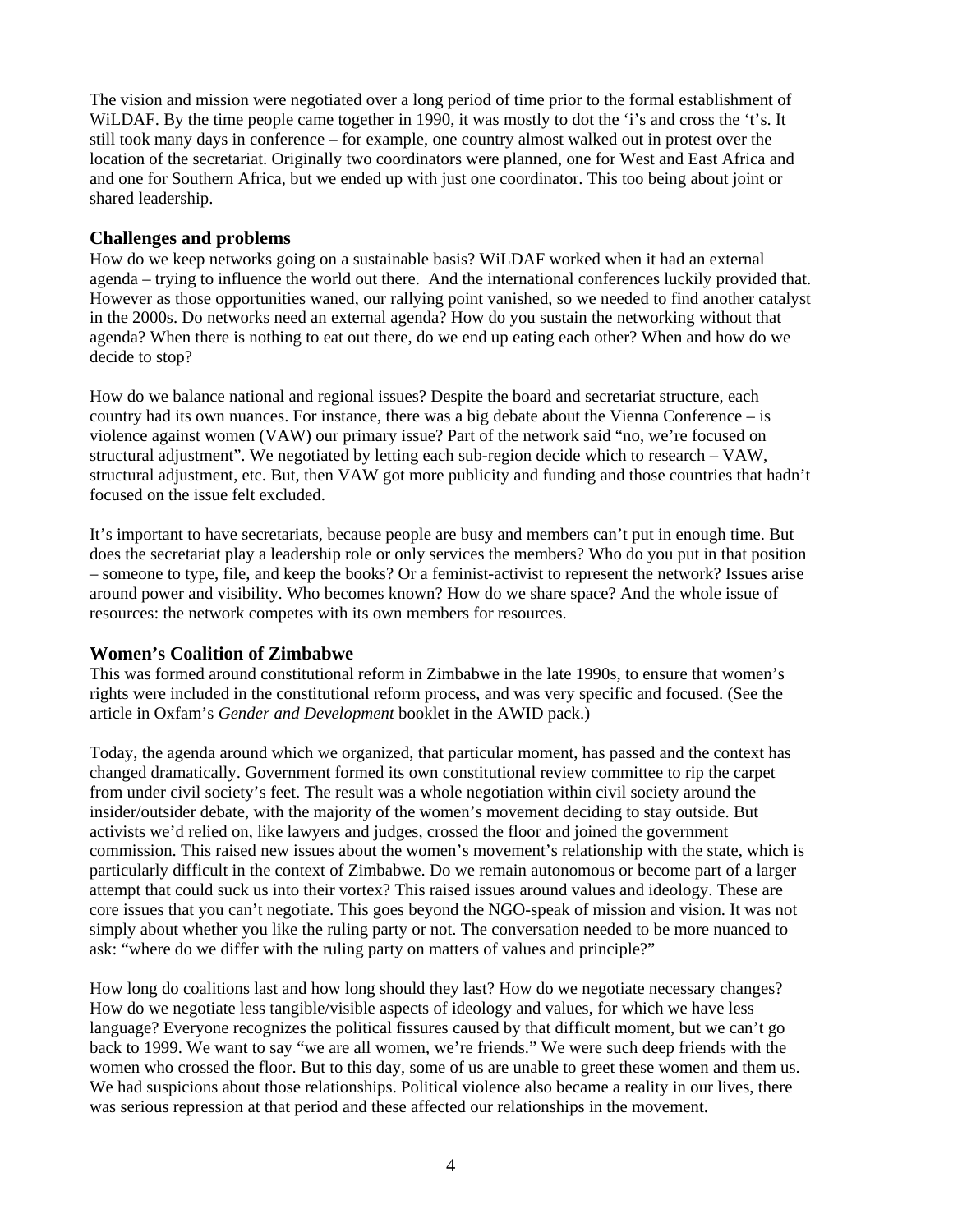**Jan Reynders** proposed a series of points arising from his evaluations of 10–15 organizations over the last 10 years.

Your net, my work. Is it yours or mine? If it's yours, to what extent do I feel I'm really a part of it? If my work doesn't benefit this year, am I still part of it?

Is there a limited shelf life for a network? If we haven't achieved what we set out to do, should we disband and regroup?

There are no blueprints – networks are always different, combining common and individual agendas.

Why do people want to form networks? It is related to a desire for social change, because the new is not possible through the old systems, traditions and organizational structures and cultures. The NGO world speaks of "beneficiaries, bullets, target groups," Mostly the "others." But what if we can find new ways to meet and share, make change happen, which involves us and the others? The majority of the networks are women's networks.

A network needs some – or many – non-negotiable principles. A network is an affiliation of independent groups or individuals that come together for a common purpose. A network should acknowledge diversity as part of its strengths. No one size fits all: different approaches are needed to different countries and problem issues. We meet at the level of our commonality. Accepting our differences, we must seek, time and again, what keeps us together. The majority of strong networks emerged out of international conferences or campaigns – and on donor pushing. Our task to make this possible pitfall into a strength.

In networks organized around one issue, individuals may move on. Not everyone will be involved at the same time. For example, reproductive rights might be your organization's only issue or one of 25. All members contribute from their own context and knowledge. Enormous diversity calls for flexible decision-making across countries and other boundaries.

The membership issue is very important. What do members give and get? Many networks are all 'get,' and expect the secretariat to do all the work.

You need a basic understanding of what can be said on behalf of the network or membership, so that members or secretariat can respond to situations adequately. You must be able to be swift. This may require a different way of organizing and feeling the pulse of the membership. No hierarchies or chapters through which all network statements have to be approved. Horizontally, rather we have so much in common, and our non-negotiables reflect the common vision.

We are human beings so problems of power games emerge also in networks. Equality is not the norm anywhere, so we have to start afresh creating new ways of cooperating. International work across continents also has to deal with cultural differences: what is flexible in one country is considered chaotic in another. These are not easy issues to resolve – they take time and trust-building.

We need to accept what we achieved and failed in and dissolve as a network when it doesn't work any more or does not serve a common purpose. If others took it on, that's a success – but now we may need to regroup in a new shape. Continuing as a funded secretariat (jobs), rationalizing the need to exist is a danger to be aware of.

A history of donors' and international organizations' perceptions of networks: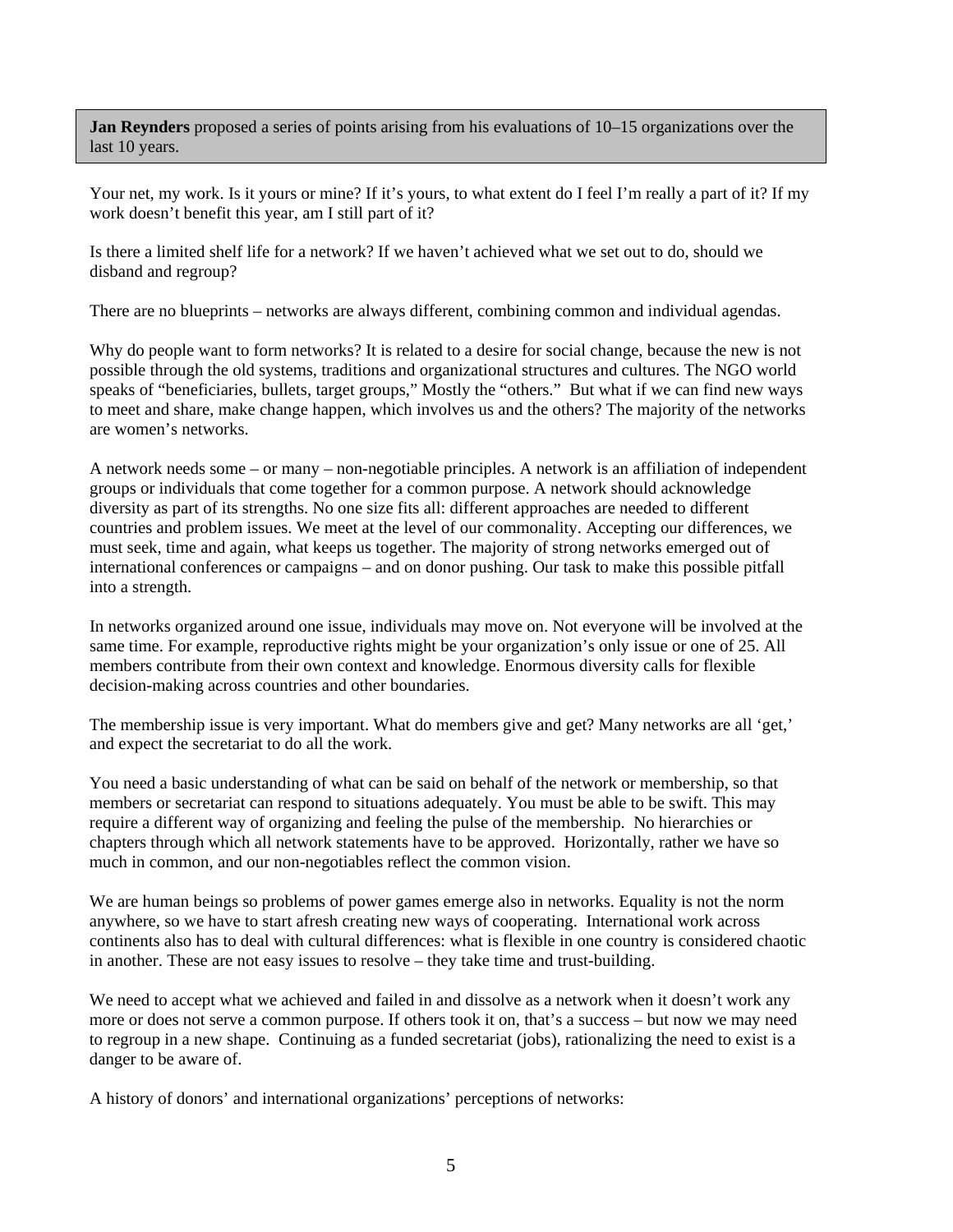In 1980–85, donors liked and funded international networks. Then came a period when donors said, "the same jetset are going everywhere."

Around the 1990s, feminist-activist networks grew. Now, donors had problems with their own ability to see what was happening in these structures. They would fund secretariats of the international networks as if these were organizations in their own right, with the same reporting demands and impact assessment rules used from regular organizations. Donors wanted proof that secretariats showed impact. Secretariats felt under pressure to 'prove' their value and, in some cases, claimed credit for successes that were achieved by the members, rather than showing and claiming their role in capacitating members to do their own work better. Then it's for donors to recognize the added value.

Donors were often unhappy with what they considered high overheads of the secretariats. But what is easily seen as overheads (telephone calls, travel , copying, documentation, websites, translations, etc.) IS the actual work of a network secretariat – for example, phone calls and other communication, linking people, giving information at the right moment. Donor education on these and other points takes time.

A new danger arose: the network became a fashion, especially if they were dealing with 'fashionable' issues. Donors started using network secretariats as easy in-betweens, saving on the donor's overhead and workload. It's easy for a donor – they give money to one institution, rather than many small NGOs so the donor agency's life is easier. They make network secretariats perform as the filter and representative of the donor agency, make the secretariat responsible for channeling money and for chasing up members for reports. The donor channels their own overheads to secretariat.

The secretariat can become a problem in itself. It must register, but as what? Because it's hard to register as secretariat of a network, it has to register as an NGO, and then it is seen and treated as an NGO. The secretariat behaves as an NGO – sustaining power and jobs. But it is supposed to be servicing a larger interest. "We're sending information out – that's enough." How much of newsletter inputs, for instance do you get from members vs. what you write yourself as the secretariat? Have you become a service organization?

How to make a change? In donor agencies, many individuals want to become part of change. While there is no equality with donors, you can find donors who share similar principles and make them part of your campaigns. Not every donor becomes an activist – but some can.

# Discussion

#### **Sustainability vs 'sell-by date'?**

Do networks need to live for ever? As always, much depends on the context and purpose. Why was the network formed to begin with? Many are launched at conferences where people are heated up. Then, once the first line of founders move away or get busy, the network may lose its focus. How do we keep the vision of the founders alive and sustain what people got excited about to begin with? If you form a network to build up capacity, it might have a longer life span than a shorter-term campaign/advocacy network.

It would be useful to think of a network as born for a purpose, and then acknowledge when the purpose has been met. Who dissolves a network? There seems to be a sense of shame in admitting that a network went wrong or is no longer necessary. Among the practices we could take from the business world is the concept of an exit strategy, like a pre-nuptial agreement or renewal points. We need to be less afraid that things will not work forever.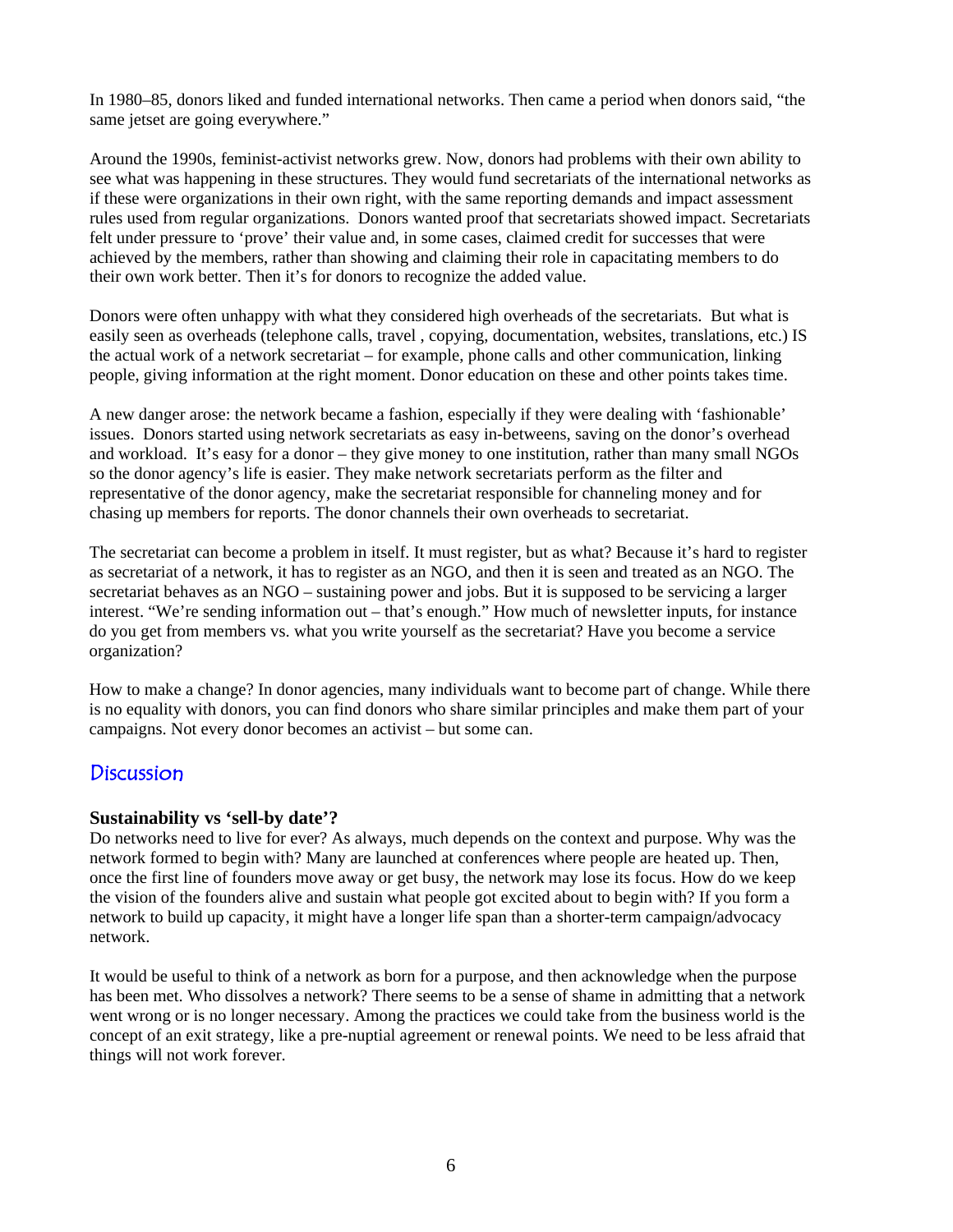The Zimbabwe Women's Coalition offers an example – it still exists but, Everjoice felt, should declare itself dead and re-form as something else. If a coalition is formed for a particular season and that season passes, it is critical to take stock and move on. Remaining stuck in the same space holding on to a coalition from last season will in the long term be unproductive.

The consensus in the room, at least in principle, was that a time comes for a network to come to an end. However, this is trickier when the long-term vision has NOT been achieved, but people have changed or the moment has passed. Is there a point at which we have to rethink, agree that we cannot make this change? If we do not, and people drop out one by one, the end is seen as failure rather than closure. A lot of networks have closed shop by celebrating. This is a much better political approach. Or perhaps we should begin to look at a broader mission – so by the time we score on one issue, we have others to become active on.

#### **Secretariat vs membership?**

The "vexed" relationship between secretariat and membership can be defined in numerous ways and causes numerous issues. Does a secretariat proactively lead and initiate, or only serve the members? How much power should the secretariat have? Some felt that the secretariat is paid so it must push the organization – the members, board, and so on. Others suggested that the secretariat must have some degree of autonomous decision-making power, but also needs to see itself as accountable to or representative of the membership. A rotating secretariat is one idea: Treatment Action Campaign officebearers are elected.

The secretariat is always an issue in networks – what is its role? Whom do we hire to work there? Will activists be "wasted" in administrative positions? Alternatively, do we risk having a staff who are noncommittal and lack passion? Dichotomizing network and staff is dangerous because the staff are likely to bring an activist background. On the other hand, the members are often preoccupied, so the staff end up running the network.

#### **Net-work vs own work?**

Instead of supporting members' immediate focus and activism, networking and secretariats can pull people away from work on the ground. But the opposite can be found: network secretariats may start to have the same identity and functions as their members, including the direct implementation of activities.

"I ran a young people's network on AIDS, facing the tension between regional and national agendas. It's not always clear how rooted people's work is in local realities."

"On the issue of whether a network needs an external agenda to work, at WiLDAF, West Africa, we didn't wait for the international agenda to bring us together – we look to the national situation for the focus for our work on women's rights."

Is it true that the secretariat is always where the money is and where the ideas are? For example, in a network that exists to service members around training issues, will the secretariat always end up where the tools are produced and training is done? Or can it take a provocative and pro-active role as it sits on the center of the spider-web and has a better overview that many members?

Like many other issues, the potential for tension between secretariat (or hub) and members is reflected in questions of funding. Funders asking if they should fund one or the other (members or secretariat) were advised to fund both. In no way should the network supplant the membership – while it offers its own benefits, it exists for the membership.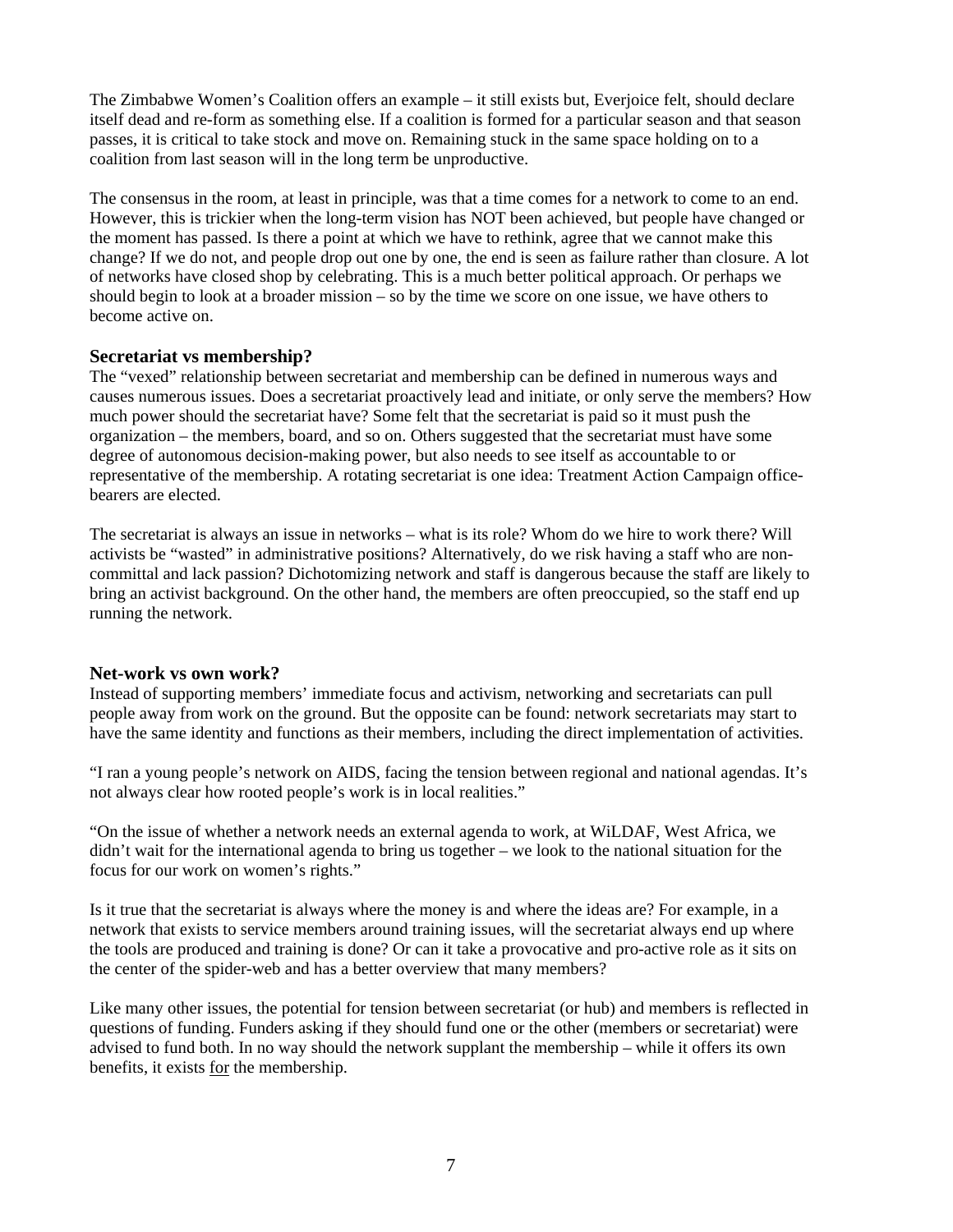#### **Donors + funding**

Not all donors are the same, and many allies and fellow activists can be found in funding organizations. Also, funders can be educated by confident networks that have done their homework and can make a good case for themselves.

For example, it is important to educate donor agencies on overhead vs. core costs. As Jan pointed out, "Some donors deceive themselves about how low their own overheads are, so they can't appreciate and may not be aware of real overheads. Their phone calls are called 'program work'. They need to understand that, in a similar way, communication is the core task of a network."

One funder noted that many of the indigenous NGOs formed in Southern Africa in last 20 years are now being eroded by HIV and by crises that make people leave. "So we have a few core organizations left to do the work, plus burgeoning new, small organizations which might not be able to get funds. Networks to raise money might not be a bad thing."

#### **Sub-granting + back-donors**

Jan pointed out that being a focal point or a donor representative is different from being a network – it's more a way of raising and allocating funds. He gave the example of a Dutch institute that ended up – or rather was obliged – to administer funding to and reporting of other participants in an anti-trafficking network in Eastern Europe. It's important not to mix network secretariat/ donor representative roles: with money vs. content divisions, money wins. The secretariat with financial power becomes king, whether they like it or not.

Others have similar experiences. To avoid tension over money, the Global Campaign for Microbicides used to give small amounts as seed grants, with no reports necessary. Then, a partner group was forced to close and GCM inherited its money. "We didn't want to give the money back, but it changed things," Lori said. "We exist within another big NGO, so reporting and other responsibilities cascade. We've asked donors to give the money to our partners directly but the donor won't deal in those small amounts. So, we're in a Catch-22."

INGOs have become more dependent on inter-agency loans. In the 1980s, for example, Oxfam raised 20% of its funds from government or bilateral sources; now it has gone up to 45%. Governments pass on efficiencies by channeling funds through bigger NGOs, which then claim, for example, that "Our backdonors expect us to use logframes." They don't push back at back-donors.

One network considers itself fortunate in being funded by one donor, even though it advises organizations not to depend on one donor because they're fickle and can seldom predict how long their own funds will continue. However, the alternative is donors with their own favorite methods and criteria. "It was bad enough when they used to want their own personal field visit, but now they each insist on highly elaborated evaluation tools."

### **Evaluation + outcomes**

One donor agreed that, increasingly, her organization is asked to show outputs to boards and trustees: "Give a benchmark." While she personally did not believe in that, she was eager to learn creative, alternative ways to assess communication, meetings, and so on.

When a network is issue-driven, it is easier to show outcomes. But with more fluid arrangements, the whole is greater than the sum of parts. We lack a way to quantify the value of the network to its members. We don't have indicators or benchmarks for that. We need instances of networks sustaining themselves vs. falling apart, ways to measure and mark the health and benefits of a network.